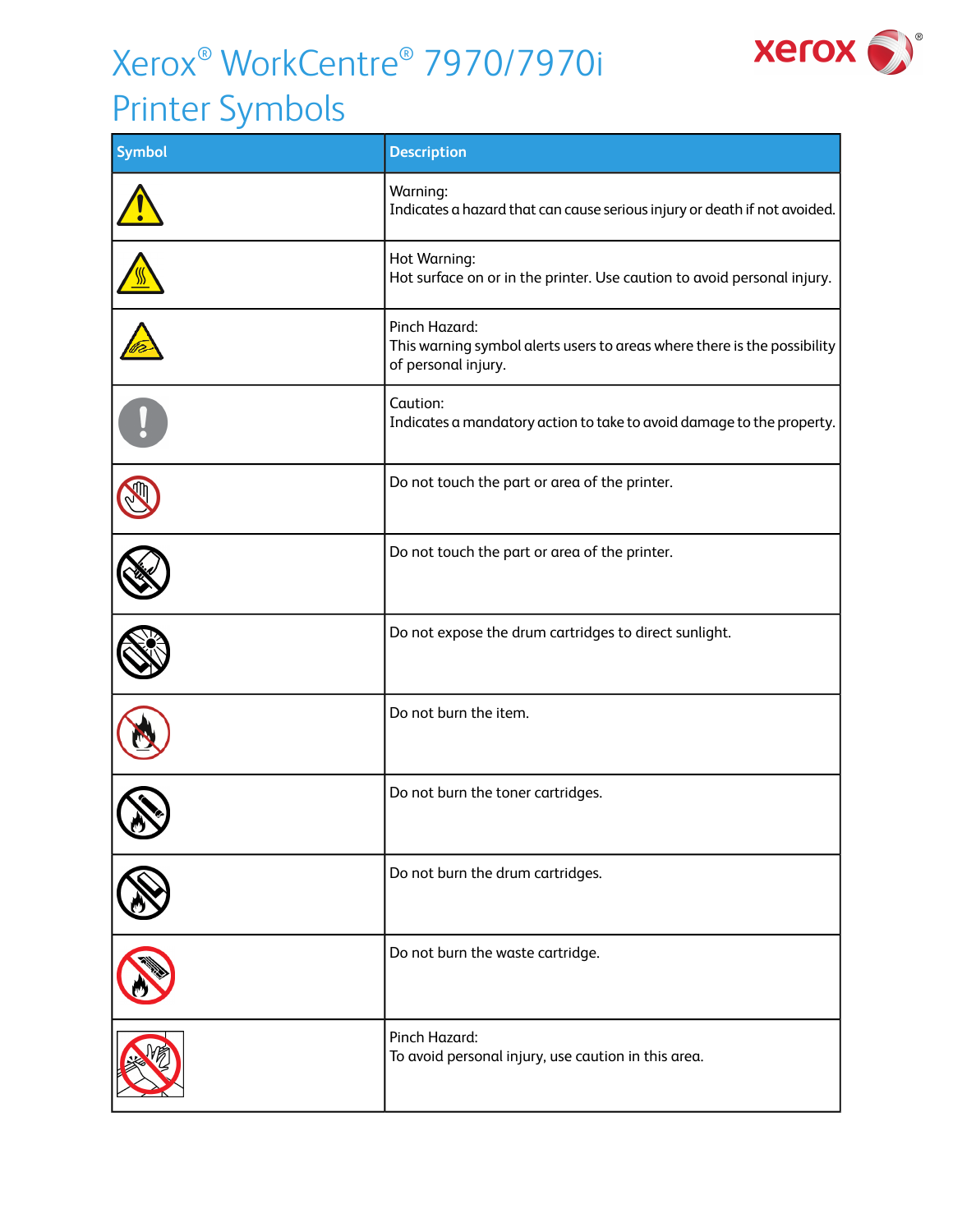| <b>Symbol</b>                  | <b>Description</b>                                                   |
|--------------------------------|----------------------------------------------------------------------|
|                                | Pinch Hazard:<br>To avoid personal injury, use caution in this area. |
|                                | Do not forcefully remove the paper.                                  |
| ∜<br>00:40 ∿<br>185°C<br>365°F | Hot surface. Wait for the indicated time before handling.            |
|                                | On                                                                   |
|                                | Off                                                                  |
| $\overline{\bigcup}$           | Standby                                                              |
|                                | Do not use paper attached with staples or any form of binding clip.  |
|                                | Do not use folded, creased, curled, or wrinkled paper.               |
|                                | Do not load or use inkjet paper.                                     |
|                                | Do not reload paper previously printed on or used.                   |
|                                | Do not use postcards.                                                |
|                                | Do not use envelopes.                                                |
| e<br>G                         | Do not copy money.                                                   |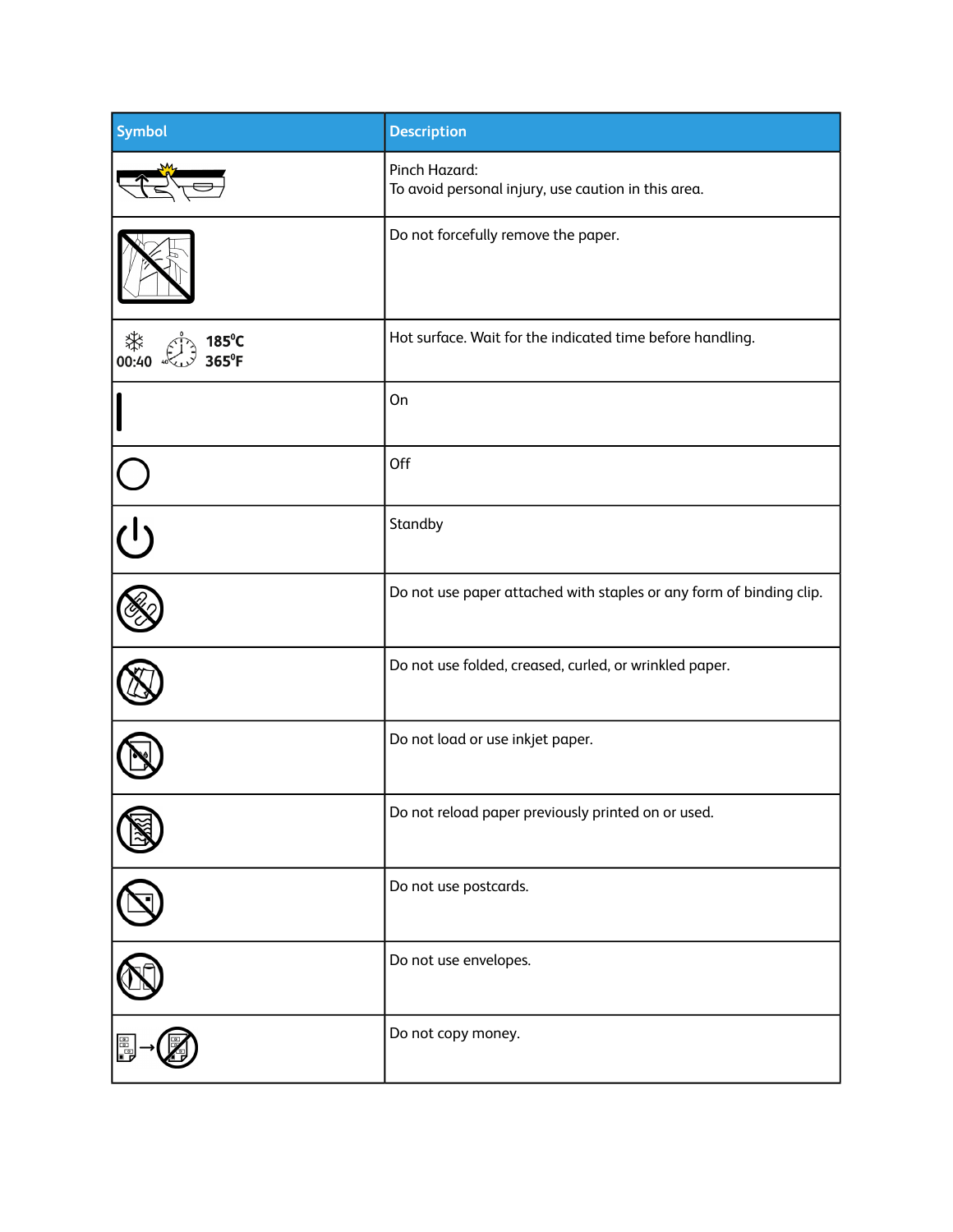| Symbol                                              | <b>Description</b>         |
|-----------------------------------------------------|----------------------------|
|                                                     | Add paper or media.        |
|                                                     | Paper Jam                  |
| $\frac{1}{\sqrt{2}}\left \frac{1}{\sqrt{2}}\right $ | Lock                       |
|                                                     | Unlock                     |
| $\mathbf{0}$                                        | Paper Clip                 |
|                                                     | Cooling                    |
|                                                     | <b>Elapsed Time</b>        |
|                                                     | <b>Supply Paper</b>        |
| E                                                   | 1-Sided Original           |
| $\overline{\cdot}$                                  | Hole-punched Paper         |
|                                                     | Transparency               |
|                                                     | Load letterhead face up.   |
|                                                     | Load letterhead face down. |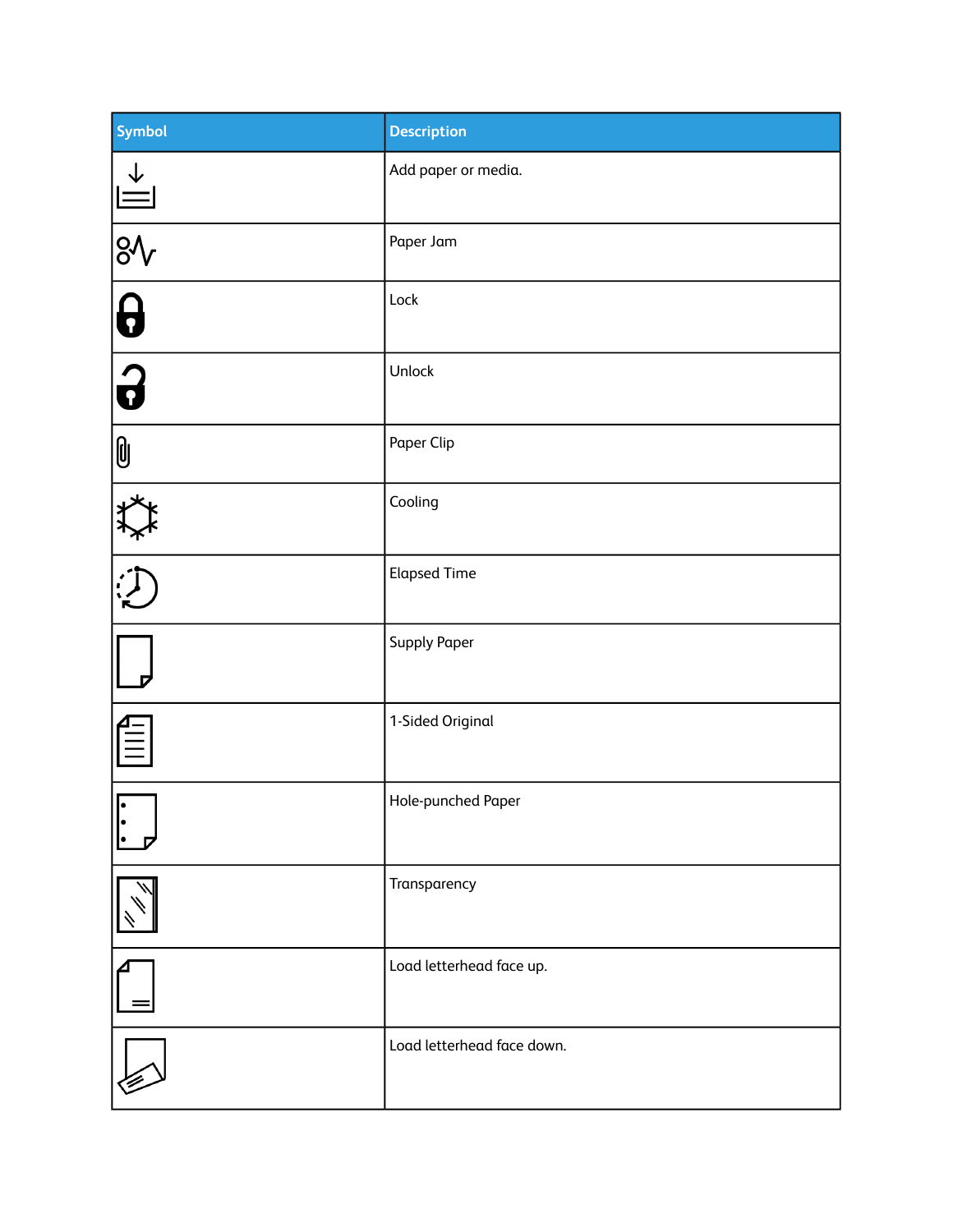| <b>Symbol</b>                                                                                                                | <b>Description</b>                        |
|------------------------------------------------------------------------------------------------------------------------------|-------------------------------------------|
|                                                                                                                              | Load labels face down.                    |
| $\frac{1}{\sqrt{2}}$                                                                                                         | <b>USB</b><br><b>Universal Serial Bus</b> |
| 몲                                                                                                                            | LAN<br>Local Area Network                 |
| $\mathscr{S}$                                                                                                                | Telephone Line                            |
| $\overline{\phantom{a}}^{\circ}$                                                                                             | Weight                                    |
| $^{\circledR}$                                                                                                               | <b>Start Button</b>                       |
| $\begin{array}{ c c } \hline \mathbb{Q} & \mathbb{A} & \mathbb{Q} \\\hline \mathbb{Z} & \mathbb{Z} & \mathbb{Z} \end{array}$ | <b>Stop Button</b>                        |
|                                                                                                                              | <b>Pause Printing Button</b>              |
|                                                                                                                              | Log In/Out Button                         |
| ?                                                                                                                            | <b>Help Button</b>                        |
|                                                                                                                              | Services Home Button                      |
|                                                                                                                              | Services Button                           |
| î                                                                                                                            | <b>Job Status Button</b>                  |
| $\boxed{\mathrm{i}}$                                                                                                         | <b>Printer Status Button</b>              |
| $\frac{3}{5}$                                                                                                                | Language Button                           |
| $\overline{\mathcal{C}}$                                                                                                     | <b>Power Saver Button</b>                 |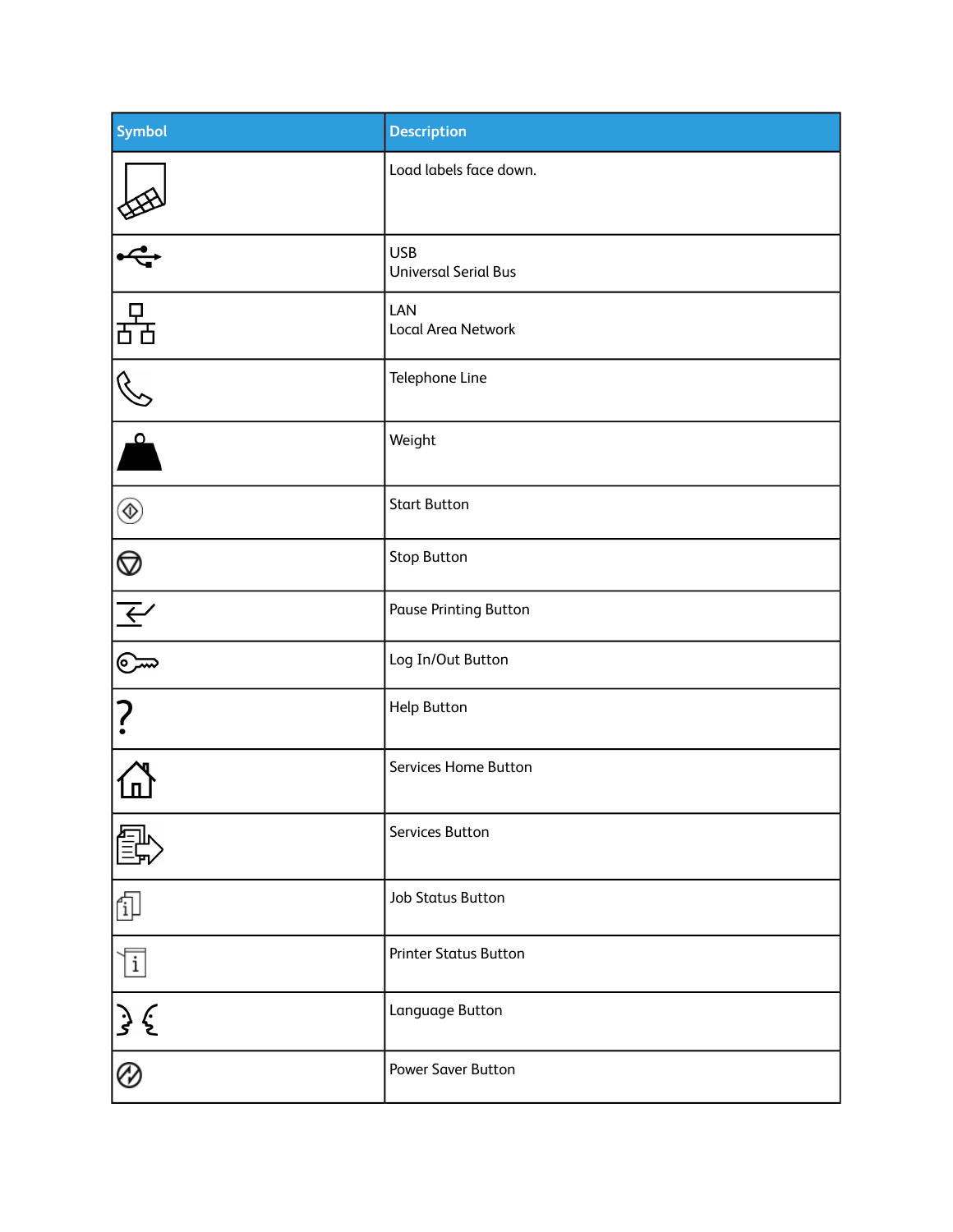| <b>Symbol</b>      | <b>Description</b>         |
|--------------------|----------------------------|
| <b>AC</b>          | <b>Clear All Button</b>    |
| $ \mathfrak{Z}$ II | Dial Pause Button          |
|                    | This item can be recycled. |